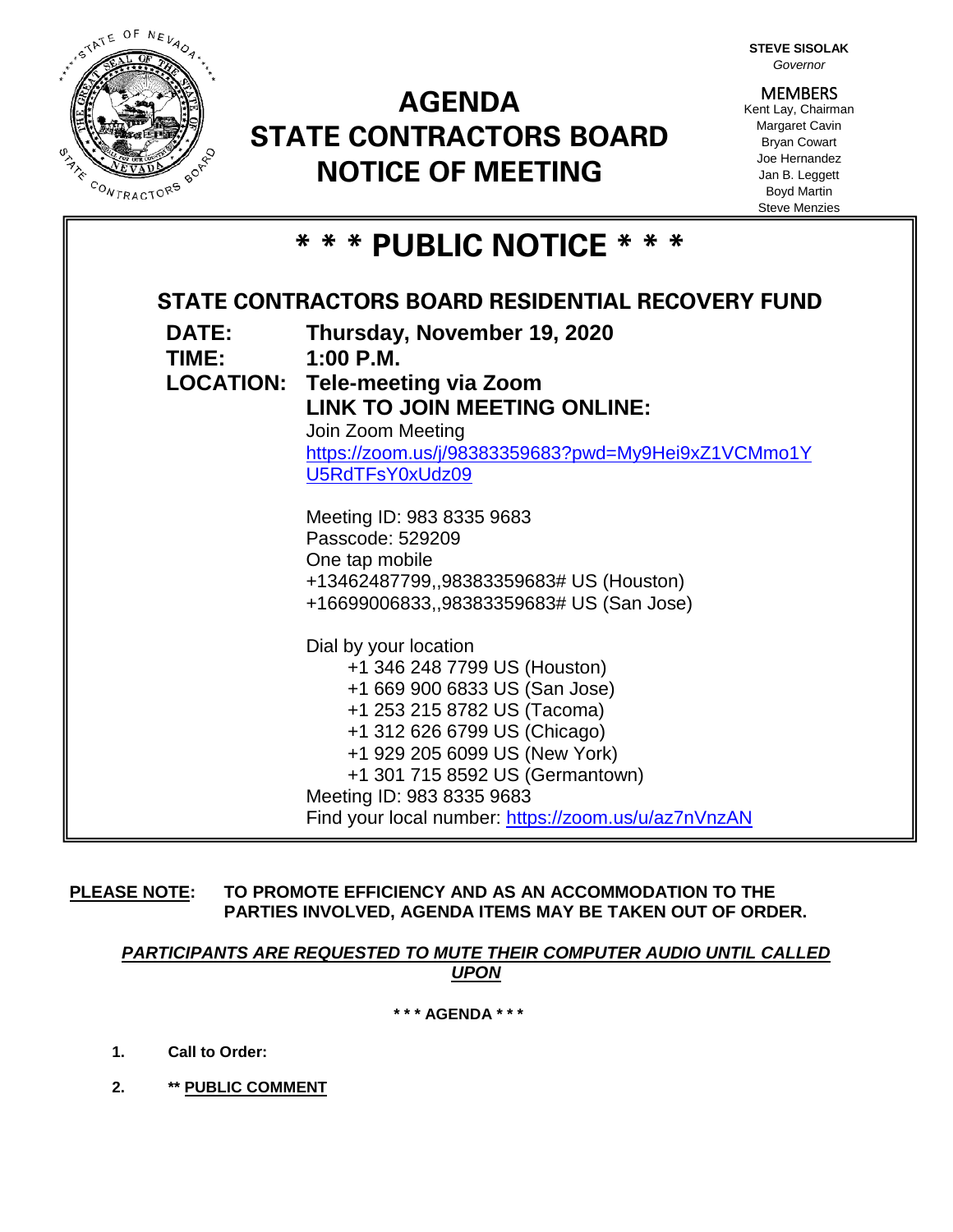#### **3. RECOVERY FUND HEARING:**

**FRESHWIND AIR CONDITIONING,** License No. 80078 Alba Selene Echevarria, Managing Member David Rebollar, Managing Member (Margarita Cardoza, Homeowner) 30055030

#### **4. RECOVERY FUND HEARING: SPIKE CONSTRUCTION, INC.,** License No. 62942 Albino Bracamontes Romero, President and Qualified Individual (John and Leigh Kohne, Homeowner) 30055235

- **5. RECOVERY FUND HEARING: SPIKE CONSTRUCTION, INC.,** License No. 62942 Albino Bracamontes Romero, President and Qualified Individual (Jeremy Bennett, Homeowner) 30054831
- **6. RECOVERY FUND HEARING: AFFORDABLE PATIOS & SUNROOMS dba RENO PATIO & FIREPLACES,** License No. 56075 Richard Garriga Taylor, President and Qualified Individual (Leslie Zimmerman, Homeowner) 30054775
- **7. RECOVERY FUND HEARING: AFFORDABLE PATIOS & SUNROOMS dba RENO PATIO & FIREPLACES,** License No. 56075 Richard Garriga Taylor, President and Qualified Individual (Lana and Michael Scolari, Homeowner) 30055031

## **8. RECOVERY FUND HEARING: RENO DOOR AND WINDOW,** License No. 79522 Mario Ralph Brusa, Owner and Qualified Individual

(Julie Chovanec, Homeowner) 30054975

**9. RECOVERY FUND HEARING: ALTARAY NV, LLC,** License No. 83657 Sean A. Clawson, Managing Member Carlos Puerto-Jara, Managing Member (Joshua & Emily Stone, Homeowner) 30053254

#### **10. RECOVERY FUND HEARING:**

**ALTARAY NV, LLC,** License No. 83657 Sean A. Clawson, Managing Member Carlos Puerto-Jara, Managing Member (Joe & Laura Gallegos, Homeowner) 30053752